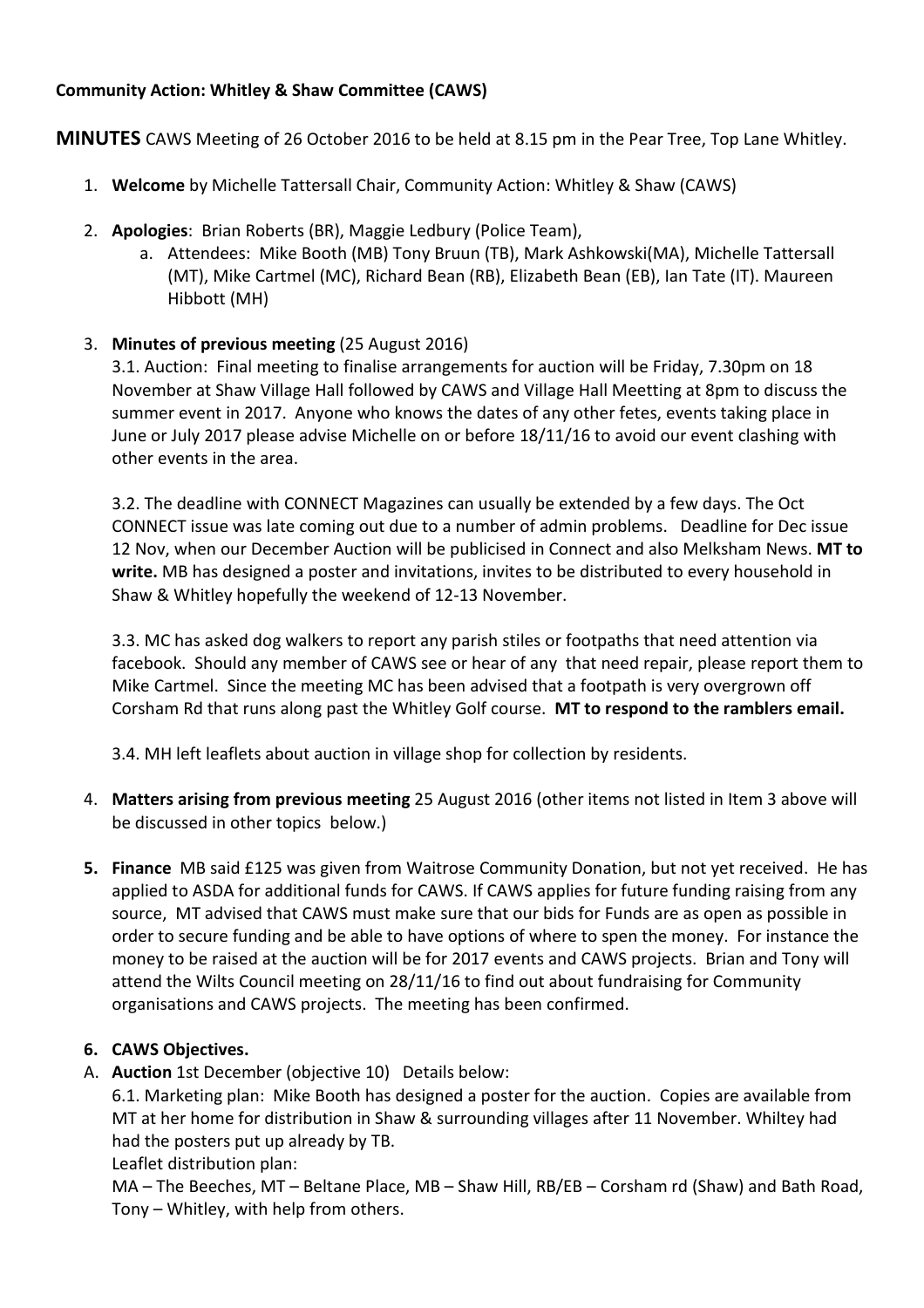- **6.2** RB is coordinating the Lot List- deadline for lots is Fri 4 Nov as far as possible in order that as many of them as possible are added to the back of the residents invite. It is anticipated that more than 30 lots will be auctioned. TB to contact Pocock's. MT has an offer of one hour's home ironing plus other goodies. MA has a selection of Kennet and Avon microbrewery beers to donate, he will also contact Leekes. MB says that he can get a Star Lot (eg mountain bike, laptop Flat screen TV, etc.) with a decision to be made of wheteher we should buy one of these to attract people to the auction. He also has secured 2 gift sets from Wiltshire Chilli Farm to add to the list. MT may get a hotel or spa voucher**. RB to send the completed Lot List to MT and MB.** Buyers must pay in full on the night for all Lots they have purchased during the auction by cash or cheque. **MT/MB/RB to decide on any star lot purchase.**
- 6.3 Summary of Auction meeting held at Michelle's on 4 Sept: Tom (Whitley Golf Club) has agreed to the addition of a stage at the Golf Club. Table decorations on the night if members wish to bring them along on 1 Dec at 6.30pm. CAWS can bring nibbles on the evening that are not purchased from the Golf Club. MT has advised the Golf Club that the anticipated number of 'bidders' for evening is 50.

#### **B.Improving Villages (objective 6**)

Two Telephone boxes Update : (1) 1970s red one is located opposite school and (2) red one located opposite Daisy Chain Nursery on Top Lane. CAWS had hoped one would be a library, the other a mini museum. BT only allow registered charities to adopt them and Melk W/O is not prepared to adopt them because of the upkeep & maintenance the boxes would require. Because CAWS is not HMRC registered we do not qualify to purchase them from BT. Mike then viewed both telephone boxes and they are both in a very sorry state of repair. Refurbishment kits are available for a fee. Without us knowing BT put them under a consultation period of 42 days which started 4 Sept and has expired. This is event though we were told we had until after Christmas to follow up our options with this. The telephone boxes can be adopted for £1.00 which would secure them in the medium term. If CAWS were to disband, then the telephone boxes could possibly be resold for hundreds of pounds. **MB to contact BT about buying them to secure them for CAWs' future as we are very similar to a registered charity.** 

**C. Spring planting/ Compost**: The walk around the village on 2 Oct was poorly attended. RB reported that the maps that Melksham Without sent were not good. It was impossible to decipher what areas would be suitable for a community garden(s). MT reported that we can plant on any land owned by the Council. Bulbs would do best, eg under/ around "Shaw" & "Whitley" village signs. IT reported that Wilts Council will not mow over the bulbs, and cut grass around the flowers. EB suggested that Alliums bloom in May and June and are not expensive. CAWS to buy the bulbs. It was suggested that 5 sites be chosen around the villages with 10 bulbs at each site. **EB to buy bulbs** and plant them at **2pm on Sun 13/11 those who can, to meet at Shaw Village Hall.** High Viz jackets to be worn, **risk assessment to be done (MT),** volunteers to bring trowels, and gardening gloves are mandatory.

- a. Best Kept Village Report: Basically, we lost because of the telephone boxes and the untidy areas around them. To be revisited for next year.
- b. Foot path & Stile Repairs: Mike Cartmel to send suggestion to MH for inclusion in these minutes
- c. Recreational Fund (discussed by Parish Council, Village Hall and CAWS committees at meeting 13 Sept): Two reps from each area were proposed: Ian Tait & Jo Eckelstone representing Melk W/O; Jo Bishop & E Bean (Reserve) from Village Hall Committee; Mark &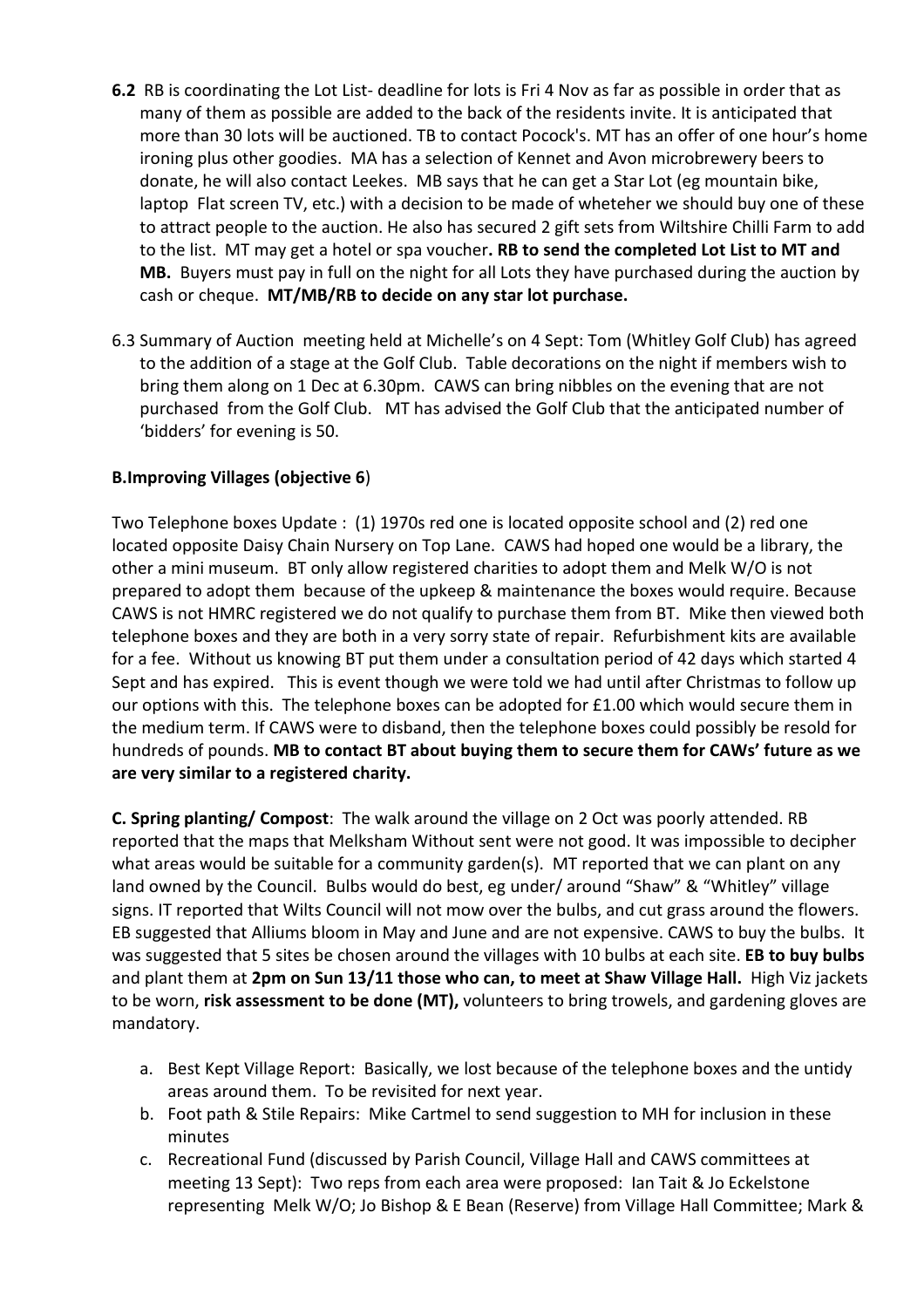Michelle will represent CAWS. `Mike Cartmel will be a reserve for CAWS. On 7 Nov there will be a Village Hall Committee meeting, MT to coordinate after that.

### 7. **Community News**

- **a.** Dementia Friends: gave a presentation at the 21 Sept EGM held at the Methodist Church in Whitley . Do we want to be a 'Dementure Friend' will be added to the Agenda of the next CAWS meeting. One of the churches could be part of this. Can we make some of the facilities in the village 'dementure friendly'?. We can be a conduit to publicise what other organisations are doing for people suffering with dementure and their carers. It might also be a good use for our village website. **MT to send committee items to read and discuss at a later date .**
- b. Scouts offering help to CAWS' projects: we will use them for the summer event.
- 8. **Distribution of 30mph 'slow down'signs (**Wheelie bin-poster stickers). Our insurance + risk assessment would cover child (12 yrs or older)to act as volunteers to distribute leaflets/posters. As Scouts must do some kind of community action, Ian T suggests we use the Broughton Gifford scouts to help with 'slow down' posters on our wheelie bins along Corsham Rd, Bath Road and Top Lane in Shaw & Whitley. Some of the funds raised at last year's auction could be used to print more'Slow Down' posters. As MC suggested that each blue top wheelie bin should display 2 posters, more posters would need to be printed and laminated against deterioration by our weather. The estimate from Melk W/O estimated cost would be £198 for 500 posters using the same quality paper. MB however suggested a better quality woukld mean that the stickers would last more than 1 winter. **MB to seek a quotefor the same and a bterr quality sticker.** It appears that Wilts Council frown upon the use of these posters on their wheelie bins. **MT to seek clarification on this however**. **MT to put an article in next CONNECT** to ask for feedback from residents of Shaw & Whitely to see if there are objections to the 'slow down' posters on their recycle wheelie bins and to spending appormiatlty £200 on using some of our funds from last years auction.
- 9. **Dunch lane (Poplar Farm) Planning Application** (Ref 16/06145/OUT). This was rejected.
- 10. **Community Emergency Group (CEG)** General update meeting was held on 13 October at Shaw School. Danny Everett (principal Drainage Engineer) from Wilts Council was in attendance as well as nearly seventy members of the public. CEG is still a work in progress. Congrats to TB and BR for their outstanding work and that of their committee. In 2017 Wilts Council is to begin flood prevention work in our villages. Flow rates of rivers and culverts could lead to a Flood Warning System from Wilts Council.
- **11. Extraordinary General Meeting** –Held 21st September; there was a good discussion despite sparse attendance of 6. Wiltshire Dementure Group gave a presentation.
- 12. Neighbourhood plan meeting 5<sup>th</sup> November Shaw School 10am to 12 noon to agree areas within the Melksham/ Shaw and Whitley Areas that may be suitable for future planning and development. lt is being publicised by Melk W/O. And is open to the public, councillors, and anyone who is interested in future controlled development of our area. If we are to stop future speculative housing and planning applications, Melksham Without must have a Neighbourhood Plan in place which will be used by Wiltshire Council's Planning Dept as the only basis for passing (or not!) future planning applications for the development of our villages and countryside. TB, MT and MA to attend for CAWS.